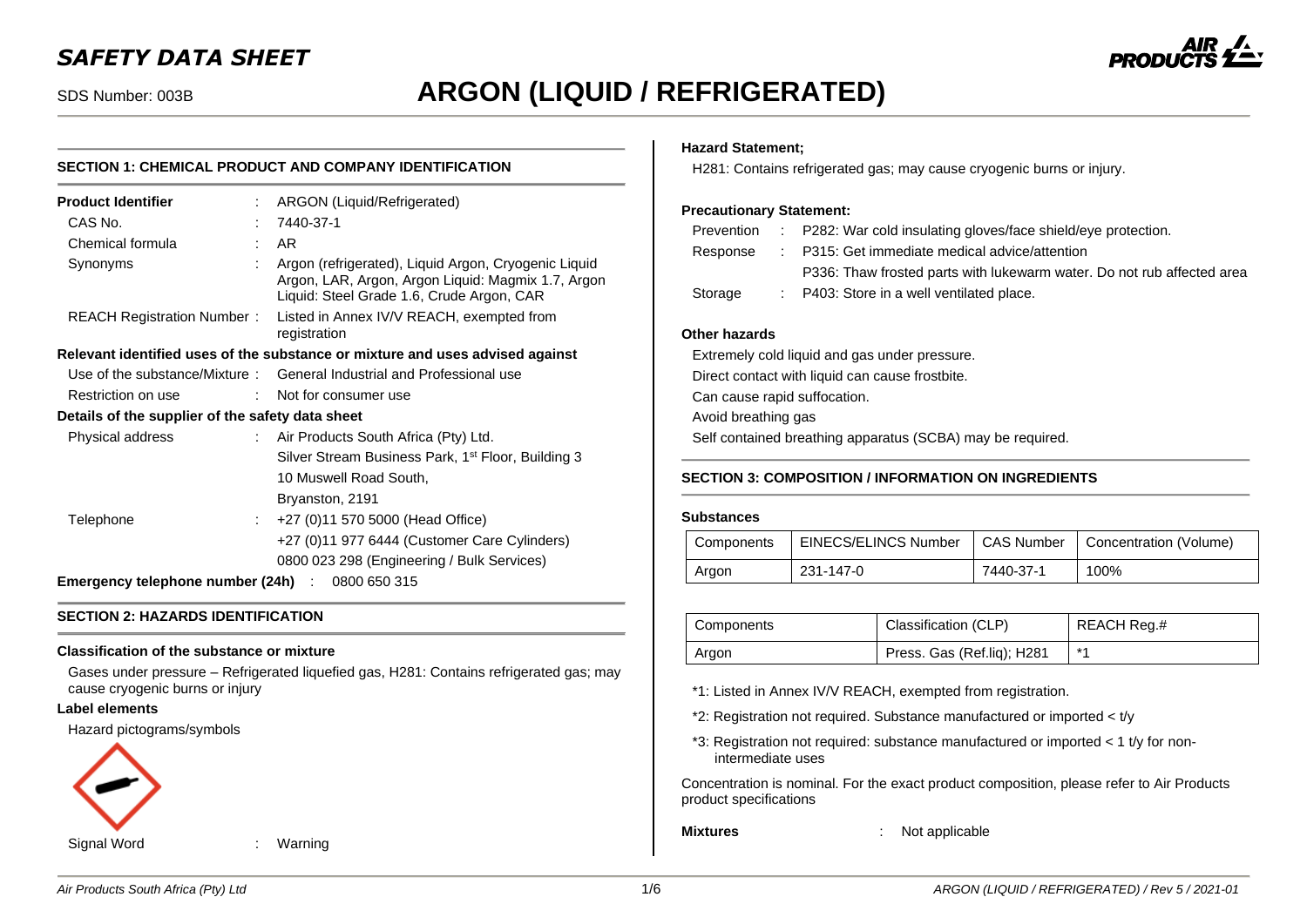| <b>SECTION 4: FIRST AID MEASURES</b>     |  |                                                                                                                                                                                                                                                                                               | Special hazards arising from the substance or mixture                                                                                                                               |                                                                                                                                                                                                                         |  |  |
|------------------------------------------|--|-----------------------------------------------------------------------------------------------------------------------------------------------------------------------------------------------------------------------------------------------------------------------------------------------|-------------------------------------------------------------------------------------------------------------------------------------------------------------------------------------|-------------------------------------------------------------------------------------------------------------------------------------------------------------------------------------------------------------------------|--|--|
| <b>Description of first aid measures</b> |  |                                                                                                                                                                                                                                                                                               | Spill will rapidly vaporize forming an oxygen deficient vapour cloud. Vapour cloud may<br>obscure visibility. Do not direct water spray at container vent. Move away from container |                                                                                                                                                                                                                         |  |  |
| General advice                           |  | Move victim to uncontaminated area wearing self<br>contained breathing apparatus. Keep victim warm and<br>rested. Call a doctor. Apply artificial respiration if<br>breathing stopped.                                                                                                        | water spray.<br><b>Advice for fire-fighters</b>                                                                                                                                     | and cool with water from a protected position. Keep containers and surroundings cool with<br>Wear self contained breathing apparatus for fire fighting<br>if necessary. Standard protective clothing and                |  |  |
| Eye contact                              |  | In the case of contact with eyes, rinse immediately with<br>plenty of water and seek medical advice. Keep eye wide<br>open while rinsing.                                                                                                                                                     |                                                                                                                                                                                     | equipment (Self Contained Breathing Apparatus) for fire<br>fighters. Standard EN 137 - Self-contained open-circuit<br>compressed air breathing apparatus with full face mask.                                           |  |  |
| Skin contact                             |  | In case of frostbite, obtain medical treatment<br>immediately. As soon as practical, place the affected<br>area in a warm water bath which has a temperature not                                                                                                                              |                                                                                                                                                                                     | Standard EN 469 - Protective clothing for fire-fighters.<br>Standard EN 659 - Protective gloves for fire-fighters                                                                                                       |  |  |
|                                          |  | to exceed 40 °C. DO not remove clothing. Do not rub<br>frozen parts as tissue damage may result. Cover wound<br>with sterile dressing                                                                                                                                                         | <b>SECTION 6: ACCIDENTAL RELEASE MEASURES</b>                                                                                                                                       |                                                                                                                                                                                                                         |  |  |
|                                          |  |                                                                                                                                                                                                                                                                                               |                                                                                                                                                                                     | Personal precautions, protective equipment and emergency procedures                                                                                                                                                     |  |  |
| Ingestion                                |  | Ingestion is not considered a potential route of<br>exposure.                                                                                                                                                                                                                                 |                                                                                                                                                                                     | Gas/vapour heavier than air. May accumulate in confined spaces, particularly at or below<br>ground level. Evacuate personnel to safe areas. Ventilate the area. Monitor oxygen level.                                   |  |  |
| Inhalation                               |  | Move to fresh air. If breathing has stopped or is<br>laboured, give assisted respirations. Supplemental<br>oxygen may be indicated. If the heart has stopped,<br>trained personnel should begin cardiopulmonary<br>resuscitation immediately. In case of shortness of<br>breath, give oxygen. | Wear self-contained breathing apparatus when entering area unless atmosphere is<br>proved to be safe.                                                                               |                                                                                                                                                                                                                         |  |  |
|                                          |  |                                                                                                                                                                                                                                                                                               | <b>Environmental precautions</b>                                                                                                                                                    | Prevent further leakage or spillage. Prevent from<br>entering sewers, basements and work pits, or any place<br>where its accumulation can be dangerous. Do not<br>discharge into any place where its accumulation could |  |  |
|                                          |  | Most important symptoms and effects, both acute and delayed                                                                                                                                                                                                                                   |                                                                                                                                                                                     | be dangerous.                                                                                                                                                                                                           |  |  |
| Symptoms                                 |  | Exposure to oxygen deficient atmosphere may cause                                                                                                                                                                                                                                             |                                                                                                                                                                                     | Methods and materials for containment and cleaning up : Ventilate the area.                                                                                                                                             |  |  |
|                                          |  | the following symptoms: Dizziness. Salivation. Nausea.<br>Vomiting. Loss of mobility/consciousness.                                                                                                                                                                                           | Additional advice                                                                                                                                                                   | If possible, stop flow of product. Increase ventilation to<br>the release area and monitor oxygen level. Vapour                                                                                                         |  |  |
|                                          |  | Indication of any immediate medical attention and special treatment needed                                                                                                                                                                                                                    |                                                                                                                                                                                     | cloud may obscure visibility. Do not spray water directly                                                                                                                                                               |  |  |
| Treatment                                |  | If exposed or concerned: Get medical attention/advice                                                                                                                                                                                                                                         |                                                                                                                                                                                     | at leak. If leak is from cylinder or cylinder valve, call the<br>Air Products emergency telephone number. If the leak is                                                                                                |  |  |
| <b>SECTION 5: FIRE-FIGHTING MEASURES</b> |  |                                                                                                                                                                                                                                                                                               |                                                                                                                                                                                     | in the user's system, close the cylinder valve and safely<br>vent the pressure before attempting repairs.                                                                                                               |  |  |
| <b>Extinguishing media</b>               |  |                                                                                                                                                                                                                                                                                               | Reference to other sections :                                                                                                                                                       | For more information refer to Section 8 and 13                                                                                                                                                                          |  |  |
| Suitable extinguishing media             |  | The product itself does not burn. Use extinguishing<br>media appropriate for surrounding fire.                                                                                                                                                                                                |                                                                                                                                                                                     |                                                                                                                                                                                                                         |  |  |
|                                          |  | Extinguishing media which must not be used for safety reasons :  Do not use water jet                                                                                                                                                                                                         |                                                                                                                                                                                     |                                                                                                                                                                                                                         |  |  |

to extinguish.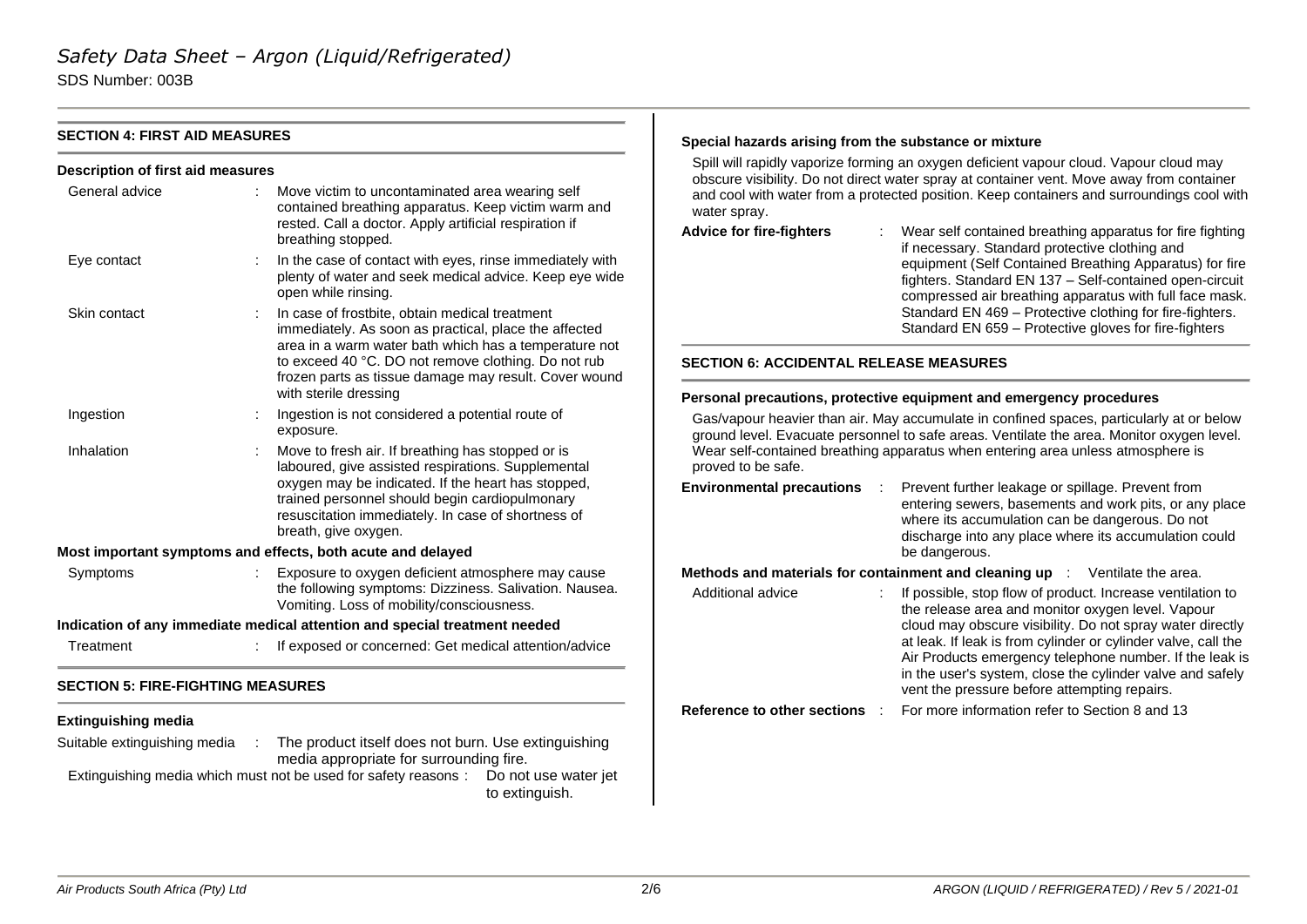# **SECTION 7: HANDLING AND STORAGE**

### **Precautions for safe handling**

Containers should be stored up right with valve protection guard in place and firmly secured to prevent falling or being knocked over. Use equipment rated for cylinder pressure. Know and understand the properties and hazards of the product before use. Only experienced and properly instructed persons should handle compressed gases/cryogenic liquids. Before using the product, determine its identity by reading the label. Do not remove or deface labels provided by the supplier for the identification of the cylinder contents. Before connecting the container, check the complete gas system for suitability, particularly for pressure rating and materials. Before connecting the container for use, ensure that back feed from the system into the container is prevented. Close container valve after each use and when empty, even if still connected to equipment. Never attempt to repair or modify container valves or safety relief devices. Damaged valves should be reported immediately to the supplier. If user experiences any difficulty operating cylinder valve discontinue use and contact supplier. Do not remove or interchange connections. Ensure the complete gas system has been checked for leaks before use. Prevent entrapment of cryogenic liquid in closed systems not protected with relief device. A small quantity of liquid produces large volumes of vaporized gas at atmospheric pressure. Containers used in shipment, storage, and transfer of cryogenic liquid are specially designed, well insulated containers equipped with a pressure relief device and valves to control pressure. Under normal conditions, these containers will periodically vent product to limit pressure build up. Ensure that the container is in a wellventilated area to avoid creating an oxygen deficient atmosphere. Use adequate pressure relief in systems and piping to prevent pressure build-up; liquid in a closed container can generate extremely high pressures when vaporized by warming. When moving cylinders, even for short distances, use a cart (trolley, hand truck, etc.) designed to transport cylinders. When doubt exists as to the correct handling procedure for a particular gas, contact the supplier. Employ suitable pressure regulating devices on all containers when the gas is being emitted to systems with lower pressure rating than that of the container. Do not subject containers to abnormal mechanical shocks which may cause damage to their valve or safety devices. Only transfer lines designed for cryogenic liquids shall be used.

## **Conditions for safe storage, including any incompatibilities**

Do not allow storage temperature to exceed 50°C. Containers should be stored in a purpose built compound which should be well ventilated, preferably in the open air. Full containers should be stored so that oldest stock is used first. Do not store in a confined space. Full and empty cylinders should be segregated. Store containers in location free from fire risk and away from sources of heat and ignition. Return empty containers in a timely manner. Stored containers should be periodically checked for general condition and leakage. Protect containers stored in the open against rusting and extremes of weather. Containers should not be stored in conditions likely to encourage corrosion. All vents should be piped to the exterior of the building. Cryogenic containers are equipped with pressure relief devices to control internal pressure.

Under normal conditions these containers will periodically vent product. Observe all regulations and local requirements regarding storage of containers.

# **SECTION 8: EXPOSURE CONTROLS AND PERSONAL PROTECTION**

#### **Exposure controls**

#### **Engineering measures**

Provide natural or mechanical ventilation to prevent oxygen deficient atmospheres below 19.5% oxygen.

Keep self contained breathing apparatus readily available for emergency use.

#### **Personal protective equipment**

| Respiratory protection                            | Self-contained breathing apparatus (SCBA) or positive<br>pressure airline with mask are to be used in oxygen<br>deficient atmospheres. Air purifying respirators will not<br>provide protection. Users of breathing apparatus must<br>be trained.                                                                                                                                                    |
|---------------------------------------------------|------------------------------------------------------------------------------------------------------------------------------------------------------------------------------------------------------------------------------------------------------------------------------------------------------------------------------------------------------------------------------------------------------|
| Hand protection                                   | Wear work gloves when handling cylinders. Standard<br>EN 388- Protective gloves against mechanical risk. If<br>the operation involves possible exposure to a cryogenic<br>liquid wear loose fitting thermal insulated or leather<br>gloves/cryo-gloves. Standard EN 511 - Cold insulating<br>gloves. The breakthrough time of the selected glove(s)<br>must be greater than the intended use period. |
| Eye/face protection                               | Safety glasses recommended when handling cylinders.<br>Protect eyes, face and skin from liquid splashes. Wear<br>goggles and a face shield when transfilling or breaking<br>transfer connections. Standard EN 166- Personal eye<br>protection                                                                                                                                                        |
| Skin and body protection                          | Never allow any unprotected part of the body to touch<br>un-insulated pipes or vessels which contain cryogenic<br>fluids. The extremely cold metal will cause the flesh to<br>stick fast and tear when one attempts to withdraw from<br>it. Safety shoes are recommended when handling<br>cylinders. Standard EN ISO 20345 - Personal<br>protective equipment- safety footwear                       |
| Special instructions for protection and hygiene : | Ensure adequate ventilation,<br>especially in confined areas.                                                                                                                                                                                                                                                                                                                                        |
| Remarks                                           | Simple asphyxiant.                                                                                                                                                                                                                                                                                                                                                                                   |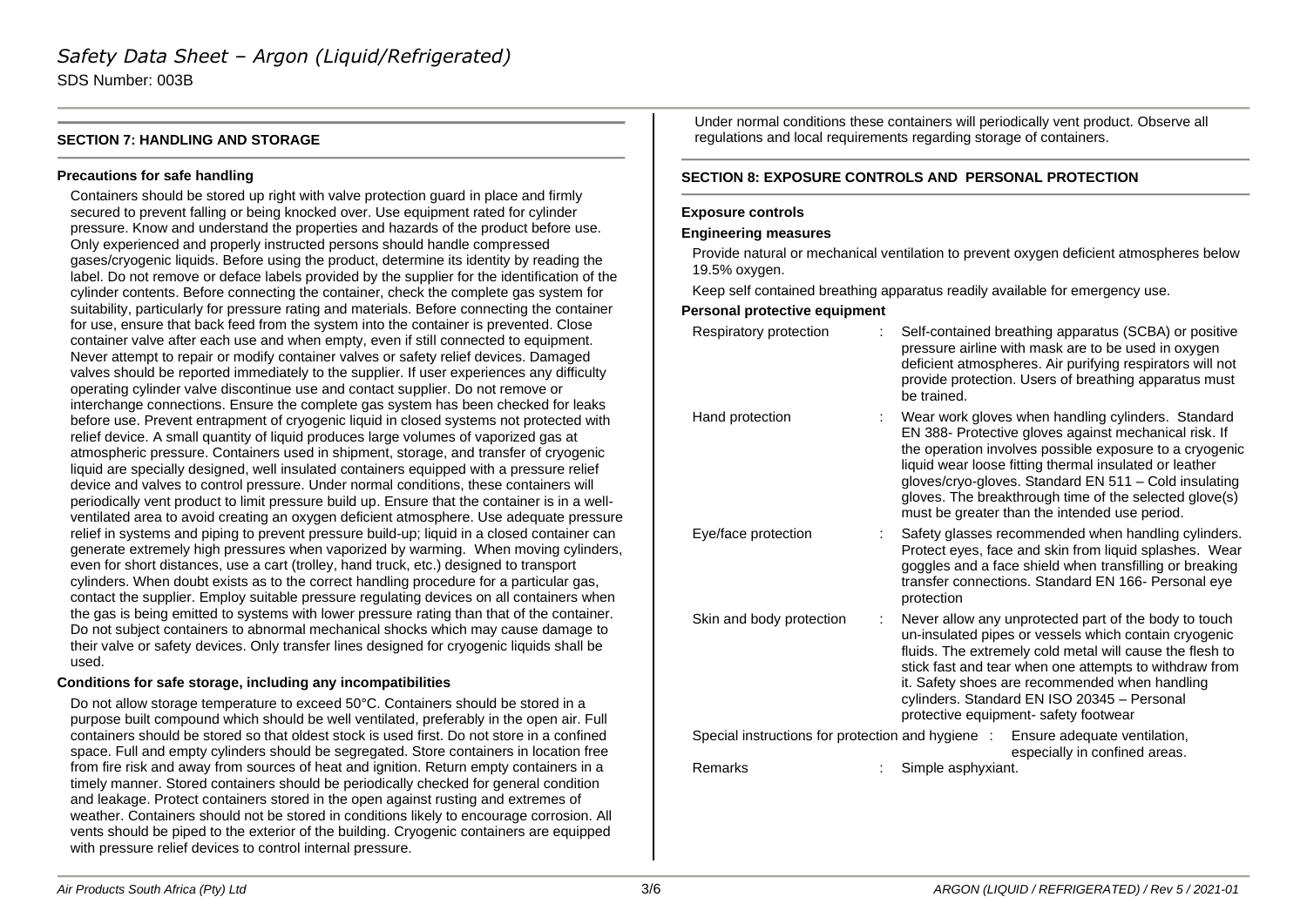# *Safety Data Sheet – Argon (Liquid/Refrigerated)*

SDS Number: 003B

| <b>SECTION 9: PHYSICAL AND CHEMICAL PROPERTIES</b>    |          | <b>SECTION 10: STABILITY AND REACTIVITY</b>                              |                                              |                             |                                                                                                                         |
|-------------------------------------------------------|----------|--------------------------------------------------------------------------|----------------------------------------------|-----------------------------|-------------------------------------------------------------------------------------------------------------------------|
| Information on basic physical and chemical properties |          |                                                                          | <b>Reactivity</b>                            |                             | No reactivity hazard other than the effects described in                                                                |
| Form                                                  |          | Liquefied gas.                                                           |                                              |                             | the sub-section below                                                                                                   |
| Colour                                                |          | Colourless.                                                              | <b>Chemical Stability</b>                    |                             | Stable under normal conditions.                                                                                         |
| Odour                                                 |          | No odour warning properties.                                             | Possibility of hazardous reactions           |                             | : No data available.                                                                                                    |
| Molecular Weight                                      |          | 39.95 g/mol                                                              | <b>Conditions to avoid</b>                   | $\mathcal{L}_{\mathcal{A}}$ | No data available                                                                                                       |
| Relative vapour density                               |          | 1.38 (air = 1)                                                           | <b>Incompatible Materials</b>                |                             | Materials such as carbon steel, low alloy carbon steel and                                                              |
| Relative density                                      |          | 1.4 (water = $1$ )                                                       |                                              |                             | plastic become brittle at low temperatures and are subject<br>to failure. Use appropriate materials compatible with the |
| Specific volume                                       |          | $0.6043m^{3}/Kg$                                                         |                                              |                             | cryogenic conditions present in refrigerated liquefied gas                                                              |
| Density                                               |          | 0.0017g/cm <sup>3</sup> (Note: as vapour)                                |                                              |                             | systems.                                                                                                                |
| Vapour pressure                                       |          | Not applicable.                                                          | Hazardous decomposition products :           |                             | Under normal conditions of storage and use,<br>hazardous decomposition products should not                              |
| Boiling point/range                                   |          | $-186 °C$                                                                |                                              |                             | be produced.                                                                                                            |
| Critical temperature                                  |          | -122 $\degree$ C                                                         |                                              |                             |                                                                                                                         |
| Melting point/range                                   |          | $-189 °C$                                                                | <b>SECTION 11: TOXICOLOGICAL INFORMATION</b> |                             |                                                                                                                         |
| Water solubility                                      |          | $0.067$ g/l                                                              |                                              |                             |                                                                                                                         |
| Partition coefficient n-octanol/water [log kow]       |          | Not applicable                                                           | Information on toxicological effects         |                             |                                                                                                                         |
| pH                                                    |          | Not applicable                                                           | Likely routes of exposure                    |                             |                                                                                                                         |
| Viscosity                                             |          | No reliable data available                                               | Effects on Eye                               |                             | Contact with liquid may cause cold burn/frostbite                                                                       |
| Particle characteristics                              |          | Not applicable                                                           | Effects on Skin/Dermal                       |                             | Contact with liquid may cause cold burns/frostbite. May                                                                 |
| Upper and lower explosion/flammability limits         |          | Non flammable<br>$\sim 10$                                               |                                              |                             | cause severe frostbite.                                                                                                 |
| Flash point                                           |          | Not applicable                                                           | Inhalation effects                           |                             | In high concentrations may cause asphyxiation. Symptoms<br>may include loss of mobility/consciousness. Victim may not   |
| Auto ignition temperature                             |          | Non flammable                                                            |                                              |                             | be aware of asphyxiation. Asphyxiation may bring about                                                                  |
| Decomposition temperature                             | $\sim$ 1 | Not applicable                                                           |                                              |                             | unconsciousness without warning and so rapidly that victim                                                              |
| <b>Other information</b>                              |          |                                                                          |                                              |                             | may be unable to protect themselves.                                                                                    |
| <b>Explosive properties</b>                           |          | Not applicable                                                           | Ingestion effects                            |                             | Ingestion is not considered a potential route of exposure.                                                              |
| Oxidizing properties                                  |          | Not applicable                                                           | Symptoms                                     |                             | Exposure to oxygen deficient atmosphere may cause the                                                                   |
| Odour threshold                                       |          | Odour threshold is subjective and inadequate to warn of<br>over exposure |                                              |                             | following symptoms: Dizziness. Salivation. Nausea.<br>Vomiting. Loss of mobility/consciousness.                         |
| Evaporation rate                                      |          | Not applicable                                                           | <b>Acute toxicity</b>                        |                             |                                                                                                                         |
| Flammability (solid, gas)                             |          | Refer to product classification in section 2                             | Acute oral toxicity                          |                             | No data available on the product itself                                                                                 |
| Upper flammability limit                              |          | Not applicable                                                           | Acute inhalation toxicity                    |                             | No data available on the product itself                                                                                 |
| Lower flammability limit                              |          | Not applicable                                                           | Acute dermal toxicity                        |                             | No data available on the product itself                                                                                 |
|                                                       |          |                                                                          | Skin corrosion/irritation                    |                             | No data available                                                                                                       |
|                                                       |          |                                                                          | Serious eye damage/ eye irritation :         |                             | No data available                                                                                                       |
|                                                       |          |                                                                          | Sensitization                                |                             | No data available                                                                                                       |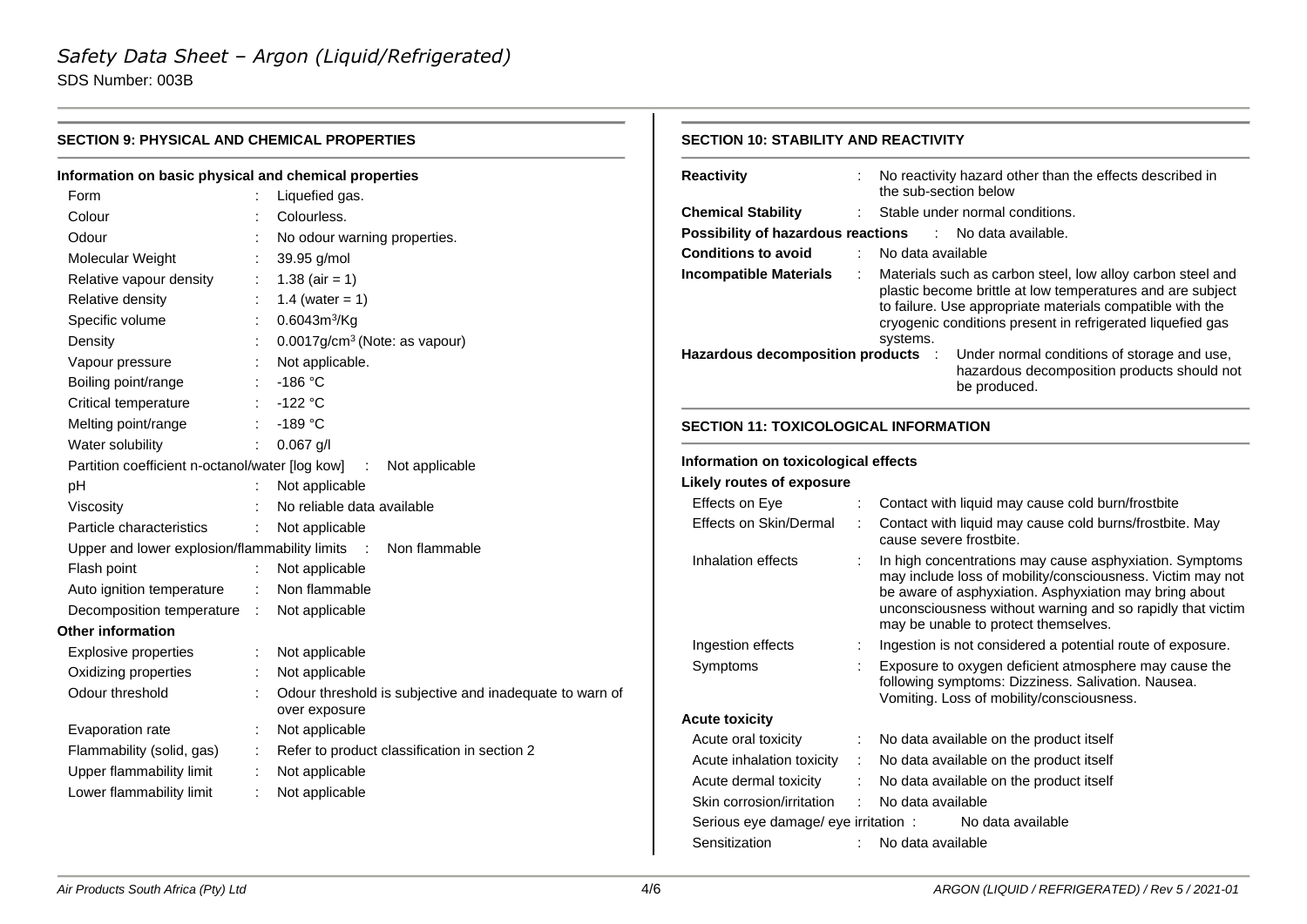# *Safety Data Sheet – Argon (Liquid/Refrigerated)* SDS Number: 003B

# **Chronic toxicity or effects from long term exposure.**

| Carcinogenicity        | : No data available                                                              |
|------------------------|----------------------------------------------------------------------------------|
| Reproductive toxicity  | : No data available on the product itself                                        |
| Germ cell mutagenicity | : No data available on the product itself                                        |
|                        | Specific target organ systemic toxicity (single exposure)<br>: No data available |
|                        | Specific target organ systemic toxicity (repeated exposure) : No data available  |
| Aspiration hazard      | : No data available                                                              |

# **SECTION 12: ECOLOGICAL INFORMATION**

| <b>Toxicity</b>                                     |    |                                                                                       |
|-----------------------------------------------------|----|---------------------------------------------------------------------------------------|
| Aquatic toxicity                                    |    | Not applicable.                                                                       |
| Toxicity to other organisms :                       |    | Not applicable.                                                                       |
| Persistence and degradability                       |    |                                                                                       |
| No data available                                   |    |                                                                                       |
| <b>Bioaccumulative potential</b>                    |    | Refer to section 9 partition Coefficient (n-<br>octanol/water)".                      |
| <b>Mobility in soil</b>                             |    | Because of its high volatility, the product is unlikely to<br>cause ground pollution. |
| Other adverse effects                               |    |                                                                                       |
| This product has no known eco-toxicological effects |    |                                                                                       |
| Effect on the ozone layer                           |    | : No known effects from this product                                                  |
| Ozone Depleting Potential                           | ÷. | None                                                                                  |
| <b>Effect on global warming</b>                     | ÷. | No known effects from this product                                                    |
| Global Warming Potential                            |    | None                                                                                  |

# **SECTION 13: DISPOSAL CONSIDERATIONS**

| <b>Waste Treatment methods</b> |  | Return unused product in original cylinder to supplier.<br>Contact supplier if guidance is required. |
|--------------------------------|--|------------------------------------------------------------------------------------------------------|
| Contaminated packaging         |  | Return cylinder to supplier.                                                                         |

#### **SECTION 14: TRANSPORT INFORMATION**

| <b>ADR</b>               |   |                              |
|--------------------------|---|------------------------------|
| UN/ID No.                | ÷ | <b>UN1951</b>                |
| Proper shipping name     |   | : ARGON, REFRIGERATED LIQUID |
| Class or Division        |   | 2                            |
| <b>Tunnel Code</b>       |   | (C/E)                        |
| Label(s)                 |   | 2.2                          |
| ADR/RID Hazard No.       | ÷ | 22                           |
| <b>Marine Pollutant</b>  |   | <b>No</b>                    |
| <b>IATA</b>              |   |                              |
| UN/ID No.                |   | <b>UN1951</b>                |
| Proper shipping name     |   | : Argon, refrigerated liquid |
| Class or Division        |   | 2.2                          |
| Label(s)                 |   | 2.2                          |
| <b>Marine Pollutant</b>  | ÷ | <b>No</b>                    |
| <b>IMDG</b>              |   |                              |
| UN/ID No.                | ÷ | <b>UN1951</b>                |
| Proper shipping name     | ÷ | ARGON, REFRIGERATED LIQUID   |
| <b>Class or Division</b> |   | 2.2                          |
| Label(s)                 | ÷ | 2.2                          |
| <b>Marine Pollutant</b>  |   | <b>No</b>                    |
| Segregation Group        | ÷ | None                         |
| <b>RID</b>               |   |                              |
| UN/ID No.                | ÷ | <b>UN1951</b>                |
| Proper shipping name     | ÷ | ARGON, REFRIGERATED LIQUID   |
| <b>Class or Division</b> |   | 2                            |
| Label(s)                 |   | 2.2                          |
| <b>Marine Pollutant</b>  |   | <b>No</b>                    |